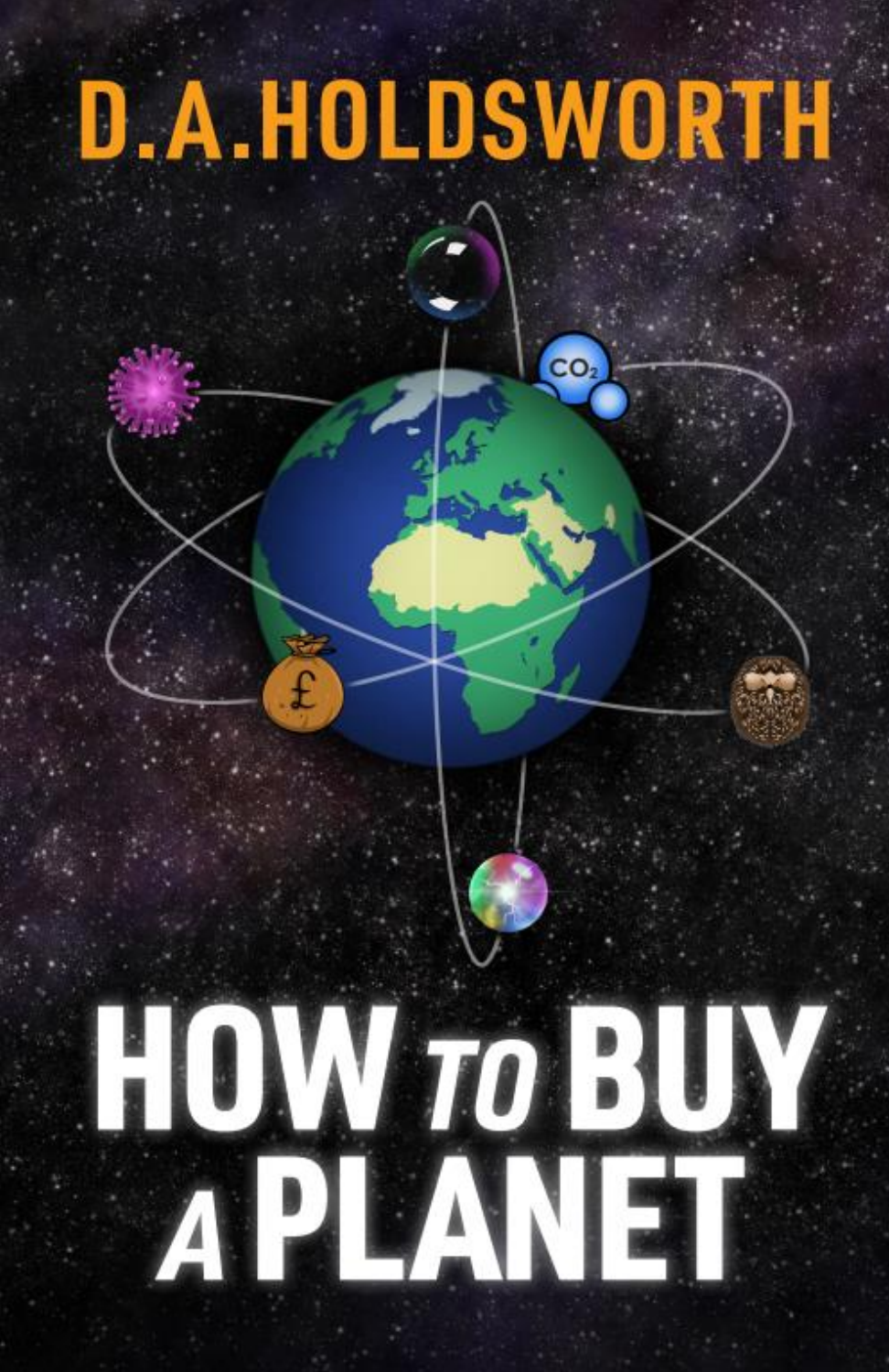## How to Buy a Planet

D.A.Holdsworth

Squirrel & Acorn Press

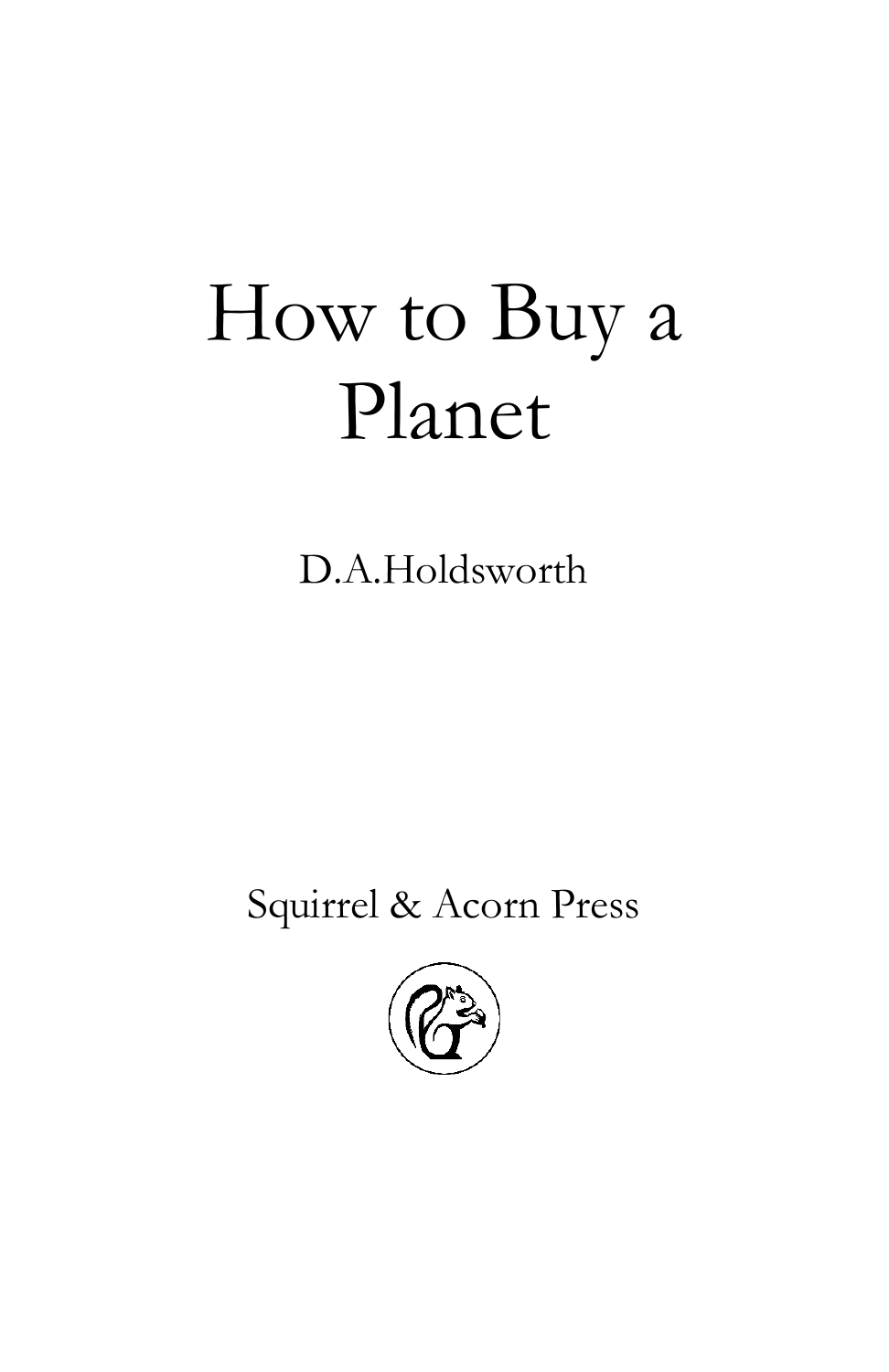1

The world's press were wriggling with excitement.

They fidgeted in a big oblong hedgehog of microphones and cameras, pressed around a semicircle of nervous-looking policemen. Behind the policemen was a semi-circle of temporary steel barriers. Behind the barriers was an empty podium. And behind the podium was the world's most famous doorway.

No.10 Downing Street.

Above Downing Street a thick blanket of cloud had turned the sky black & brooding. The odd camera flash was going off, and a TV lighting crew was hurriedly putting up a rig directed towards the Prime Ministerial podium. Still more press were gathered outside on Whitehall, jostling to hold cameras on long booms above the black wrought-iron gates. Anyone looking carefully would have seen them trying to maintain social distance. Elbows were trying to avoid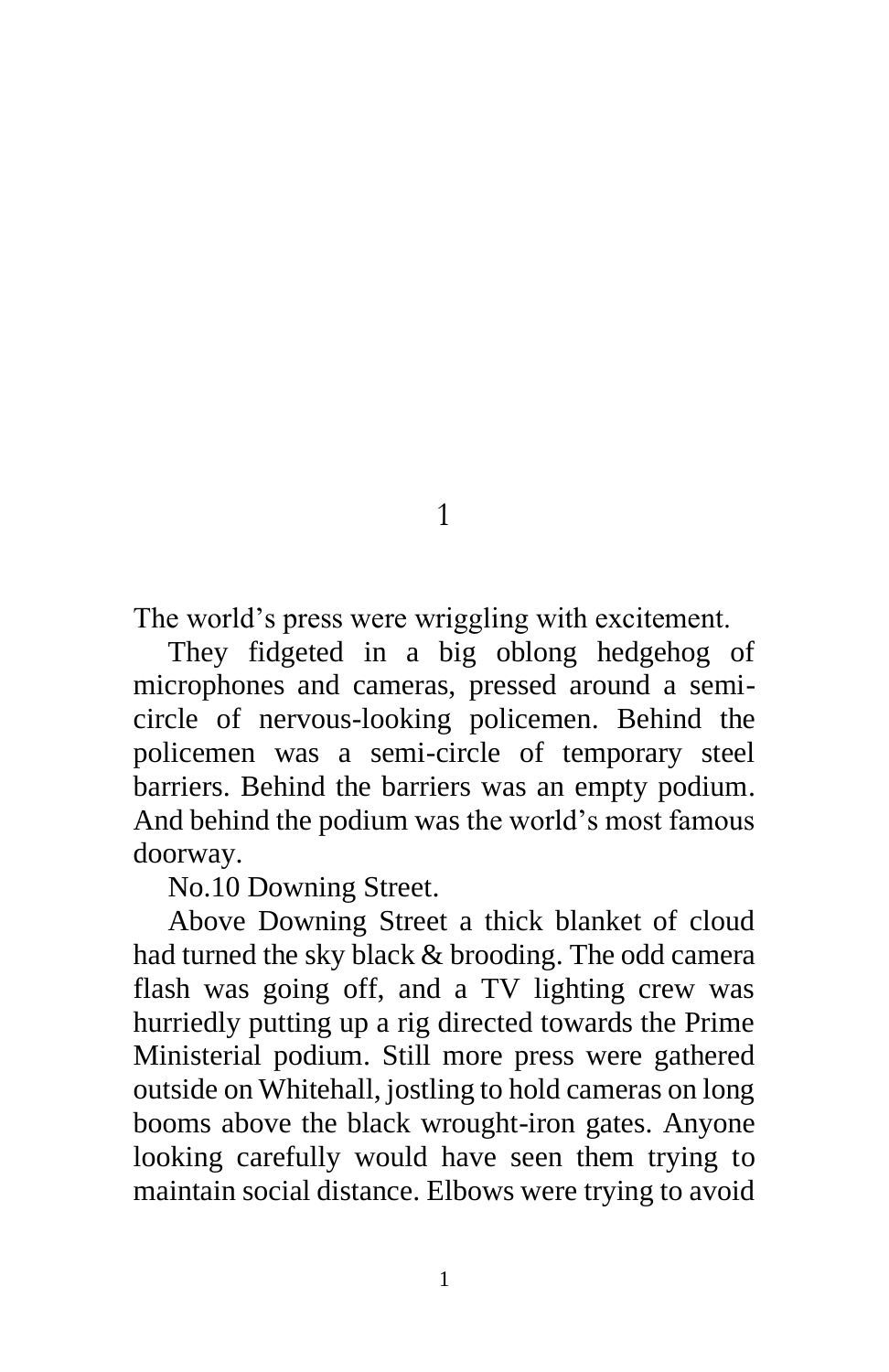elbows, tummies were squeezing past tummies. But it wasn't working. They were too excited.

Beyond and around them the black cabs and other traffic had perched on the pavements as drivers tuned into their radios. The bustle of Ludgate Circus had evaporated, the Strand was gridlocked, Trafalgar Square was motionless. All of London was at a standstill.

In fact the whole world had stopped.

Breakfast TV in North America, the evening news shows on the sub-continent, the late shows in Australia and New Zealand. Every single broadcast channel and internet streaming service in existence was tuned into Downing Street. Many billions of eyes, and a similar number of ears, were strained in expectation with a growing feeling of both excitement and dread. And all of this achieved with a mere three hours' notice.

And it was just as well that they'd tuned in.

Because today the world would learn that its planet had just been sold.

\*

"One pahnd."

"Excuse me?"

"Yer bag o' crisps. One pahnd."

"Oh, of course." Toby started reaching into his pocket, and then remembered why he'd really come to the bar. "Err, can you tell me if there's a Dave here?"

"*Who?*" The landlady was chewing gum with an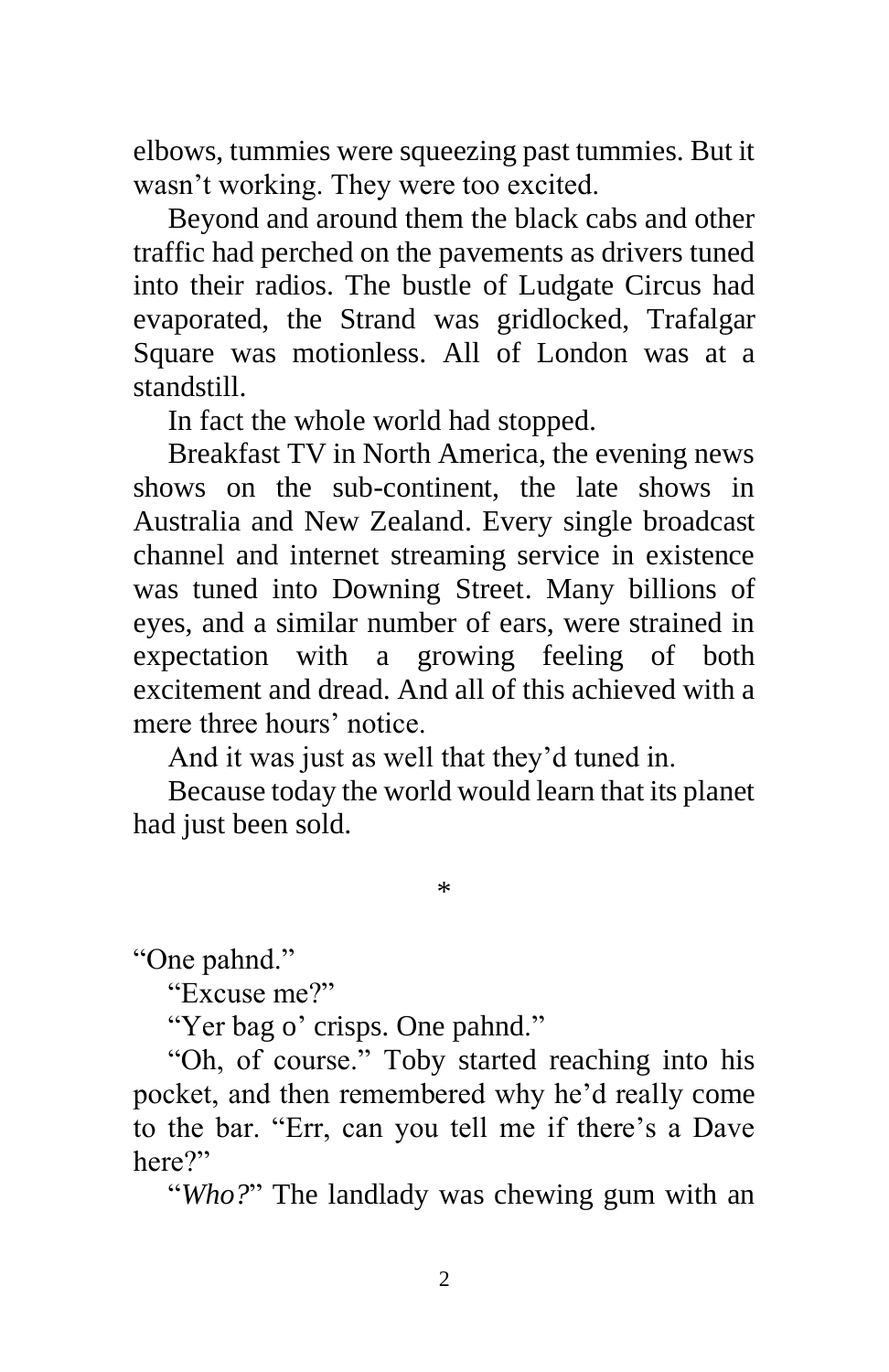intensity that unnerved Toby.

"His name's Dave. He said you'd know him? Apparently he always drinks here?"

"Sorry, dahn't knah any Daves," she replied, immediately resuming her work at the bar, while her jaws intensified their gum-chewing. Toby was mesmerised. It was like watching two boxers slug it out under a blanket.

Toby looked helplessly round the pub and wondered how it was possible, in this day and age, not to know any Daves. The place was full already and more customers were arriving. There were probably several Daves here. At least four or five. The odds were stacked in favour of Daves.

A couple of customers jostled their way in front of him and Toby asked himself for the first time why the pub was so ridiculously busy. He squeezed back a step, trying to maintain a figment of distance. His eye caught the news channel that was playing on the TV. A large clock was showing 11:55. Beneath it, a kind but stern-looking Government official, of the type that had become rather familiar in recent years, was saying something that was obviously very serious, while beneath him a ticker message played in a loop:

"IMPORTANT ANNOUNCEMENT FROM DOWNING STREET AT 12PM GMT, 1PM BST **∙** MAKE SURE YOU ARE NEAR A TELEVISION OR WIRELESS **∙** DO NOT BE ALARMED **∙** IMPORTANT ANNOUNCEMENT FROM DOWNING STREET AT 12PM GMT, 1PM BST **∙** MAKE SURE "

And on and on.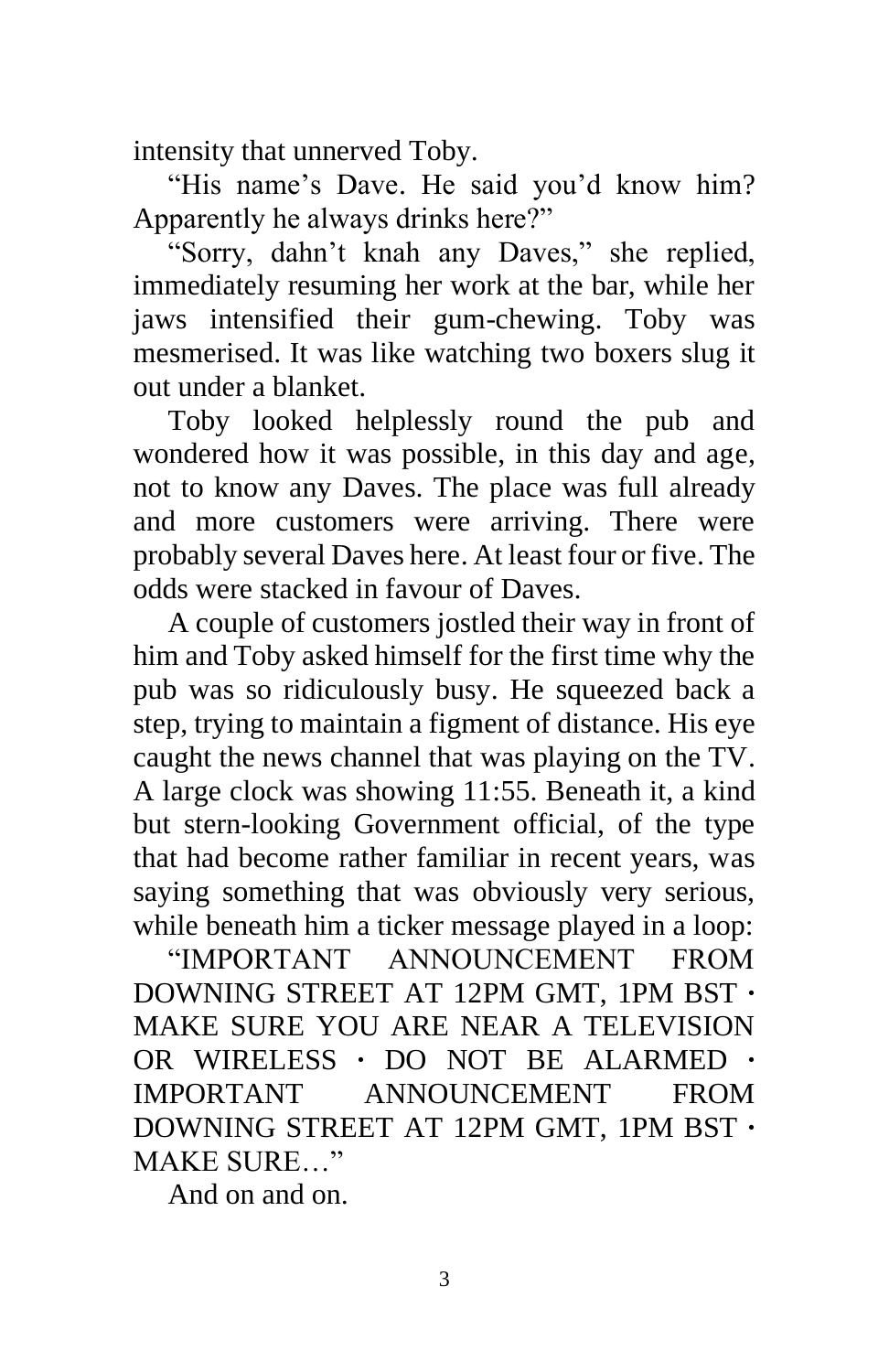Toby didn't know it, but *everyone* was getting themselves near a TV. They were alarmed by the word 'alarmed' and they were even more alarmed by the word 'wireless', without quite knowing why. The ticker message had been running for three hours. It had created a strange primitive urge in people to hear whatever was going to said in the company of others. This primitive urge collided with a more modern urge to remain socially distanced… But the primitive urge won. This time, for this news event, people wanted to come together.

*Strange*, Toby thought, and then re-focussed on his own quest. He had just come here about a flat-share. He scanned the heaving crowd looking for any obvious Daves. *Why did this Dave have to be the only one without a mobile?* He decided to ask the landlady again, for good form. If that didn't work out, he'd forget all about the flat and look for something else.

"Are you quite sure you don't know any Daves?" he said to the landlady, poking his head between two customers without quite touching them. "He was certain you'd know him. He said, 'it's impossible to hide your identity these days'…"

The landlady stopped chewing for a moment and looked him straight in the eye.

"Yer mean *Paranoid* Dave?"

"Err, maybe?"

"Well, why didn't yer say so then. Over there, near the TV" she said, pointing with her elbow, and resuming her chewing. "Black beard, leather overcoat."

"Thank you," Toby squeaked, just as the sea of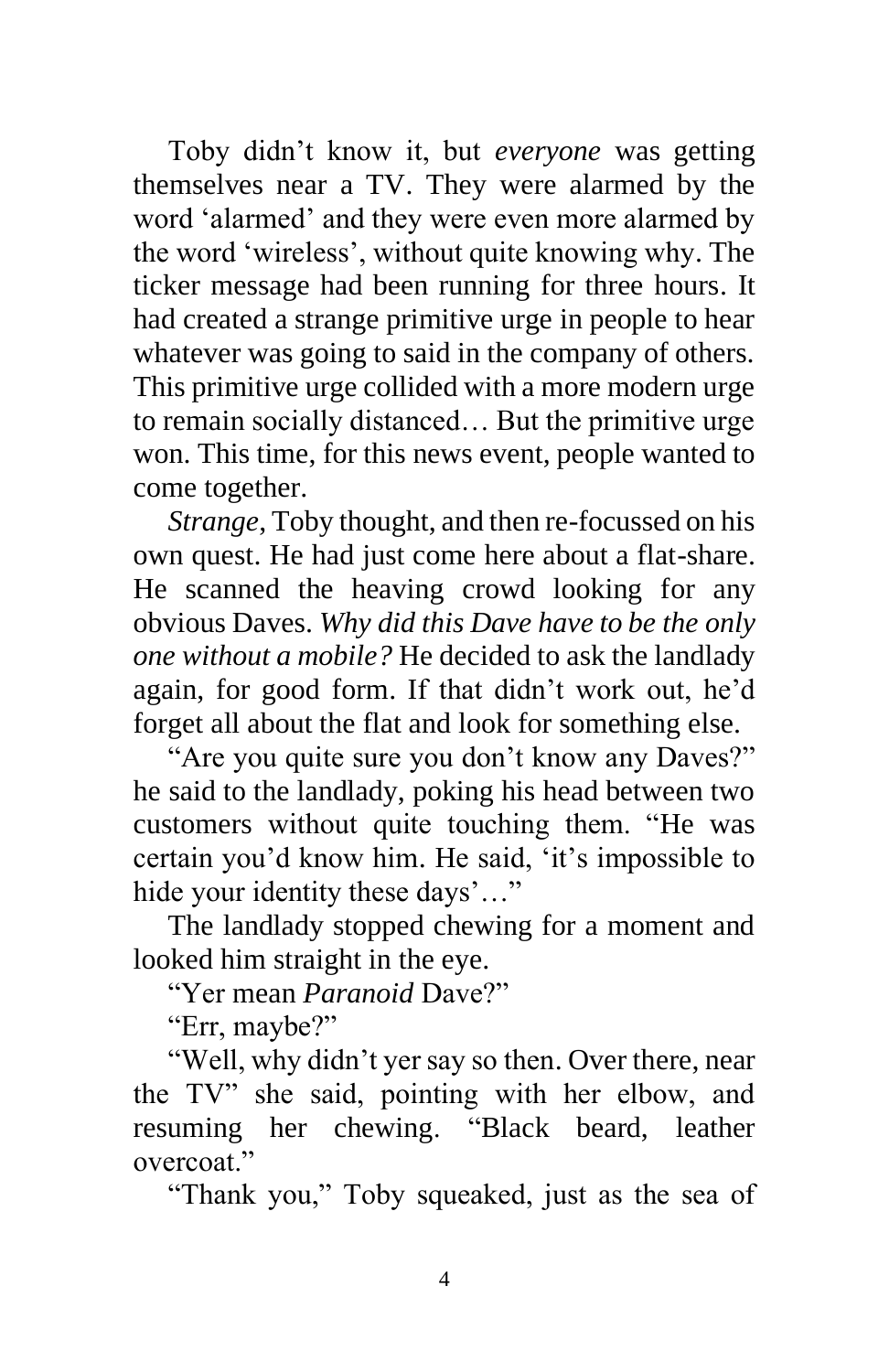customers closed in front of him.

Toby edged his way in the vague direction indicated by the landlady's elbow and there, on a settle against the wall, he saw a chubby, bearded figure. He was wearing a black skull t-shirt beneath a full length black leather coat and was staring intently at another large TV screen. Still half-minded to walk out the pub and forget the whole flatmate thing, Toby nudged his way towards him.

\*

"Err, hi, I'm here about the flat, are you—"

The bearded figure raised his hand to silence him, while still staring at the screen.

"BST?" the bearded figure asked.

"Err, yes?"

"What does it mean?"

"British Summer Time?"

"Exactly! *British Summer Time*." Paranoid Dave stabbed a single, pudgy finger into the table. "Why bother telling us that? *Why?*"

Paranoid Dave turned to Toby for the first time. His eyes were small and suspicious, sitting in his pudgy white cheeks like a couple of button studs in an over-stuffed sofa.

"It can only mean one thing."

"Which is?" Toby asked.

"I dunno. I'm still thinking about it." Paranoid Dave turned back to the TV.

"Great," said Toby. "Well, I guess you must be Dave?"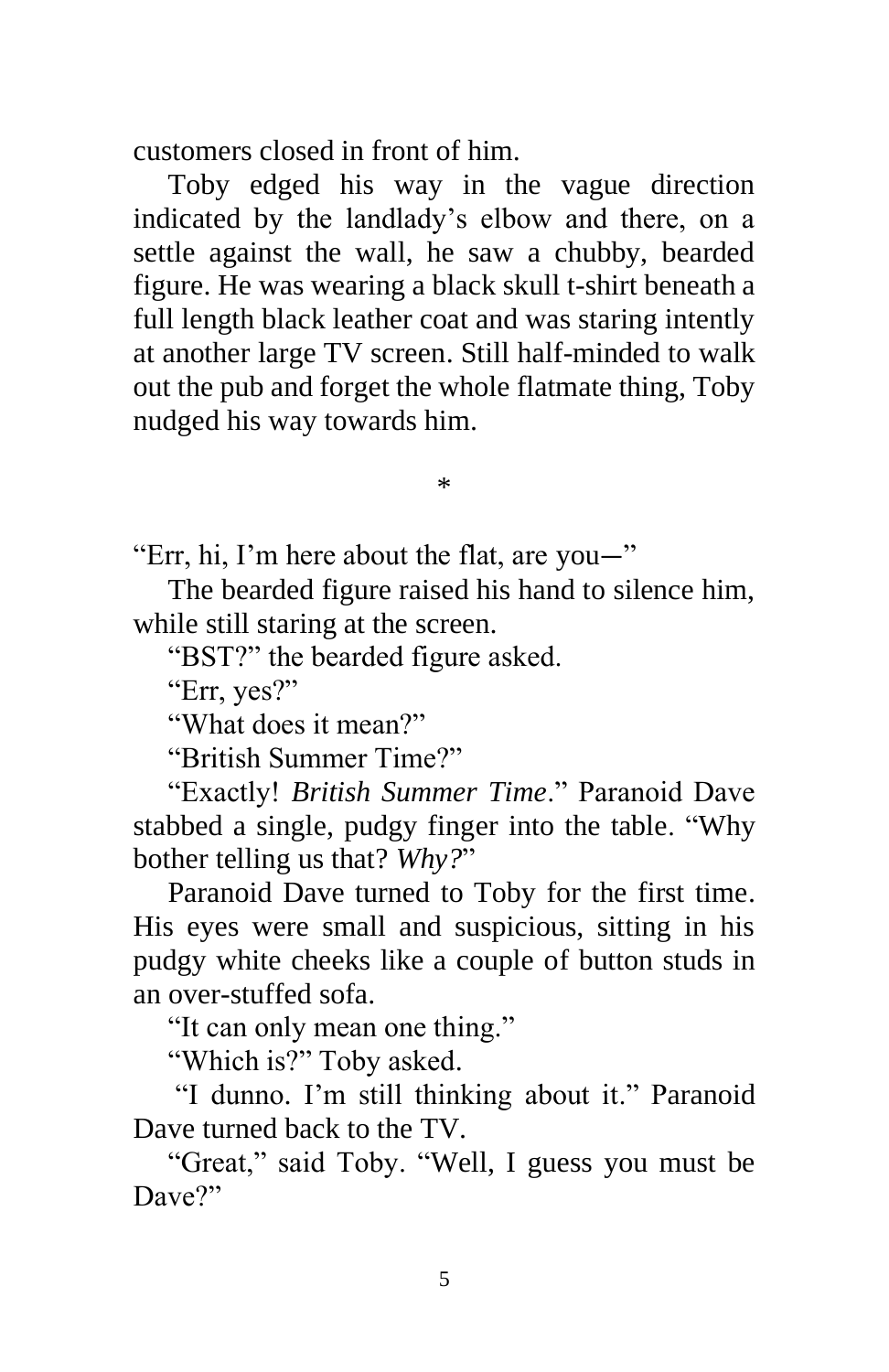"Who wants to know?"

"Err, I do? Look, I'm just here about the ad. I was wondering if you could let me know what the flat looks like?"

"The what? Oh, the flat? Is that what you're here about?" Paranoid Dave patted the bench next to him. "Take a seat. You should've said."

"Well, I did actually," Toby replied sitting down.

"Did you? Oh right." A thought seem to pass through Paranoid Dave's head and he suddenly looked cowed. "I dunno, man. Not sure how much I'm allowed to tell you. It better wait 'til Charlie gets here from work."

*Who's Charlie?* 

Toby pictured a grizzled creature of startling rudeness. He sank back into his seat with his bag of crisps, only then realising that he hadn't actually paid for them. He looked at the bag, and shook it. It was large, but with disappointingly few crisps in it. *One pound for that?* He pulled some loose coins from his other jacket pocket. They totalled one pound exactly. *Surely a sign?* Toby had just resolved to return to the bar, pay for the crisps, and quietly slip out of Paranoid Dave's life, when the TV started to crackle.

After an awkward transition, the drinkers of the Squirrel & Acorn found themselves staring at a rather familiar doorway.

\*

12 noon struck in Downing Street. Nothing happened.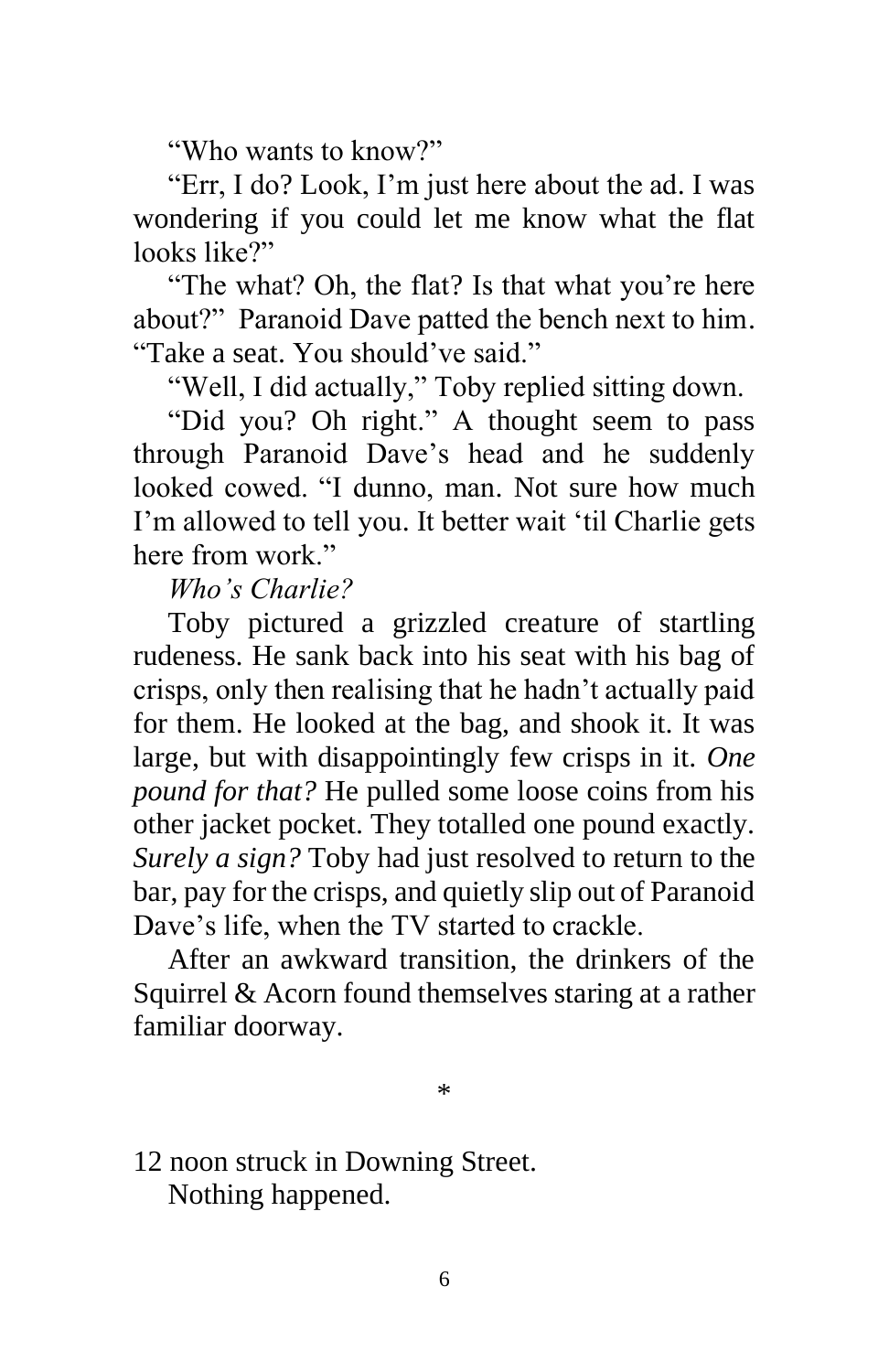The press fidgeted a little more. Many billions of people watching at home fidgeted with them, and wondered – fleetingly – if there might just be time to pop the kettle on.

Then at 12:03pm, a small and rather unremarkable man appeared on the pavement to the left. He was wearing an old-fashioned brown janitor's coat and pushing a large black plastic container on four small wheels. The press and their cameras turned towards him, a little uncertain. A few sniggers broke out. *Had Downing Street forgotten to put their rubbish out?*

Unhurried, and apparently oblivious to the attention, the janitor-like figure pushed his strange contraption past the door of No.11, then up to the door of No.10. Here he attempted to execute a right turn – and struggled for a moment with the wheels, in a way that anyone who's ever pushed an ageing airport trolley would understand – managed to correct the direction, and came to a rest just next to the Prime Minister's podium. The janitor took up position between the podium and his contraption and folded his hands meekly in front of him. His bulging eyes blinked in the glare of the world's media.

A few more sniggers. A few camera flashes went off, making a disarmingly old-fashioned clicking sound as they did so.

And then at 12:05pm precisely, the door of No.10 opened, and the Prime Minister strode up to the podium, confident and calm.

The media erupted in a frenzy of flashes and camera clicks, like a flock of wading birds startled by a predator. They watched the Prime Minister plant a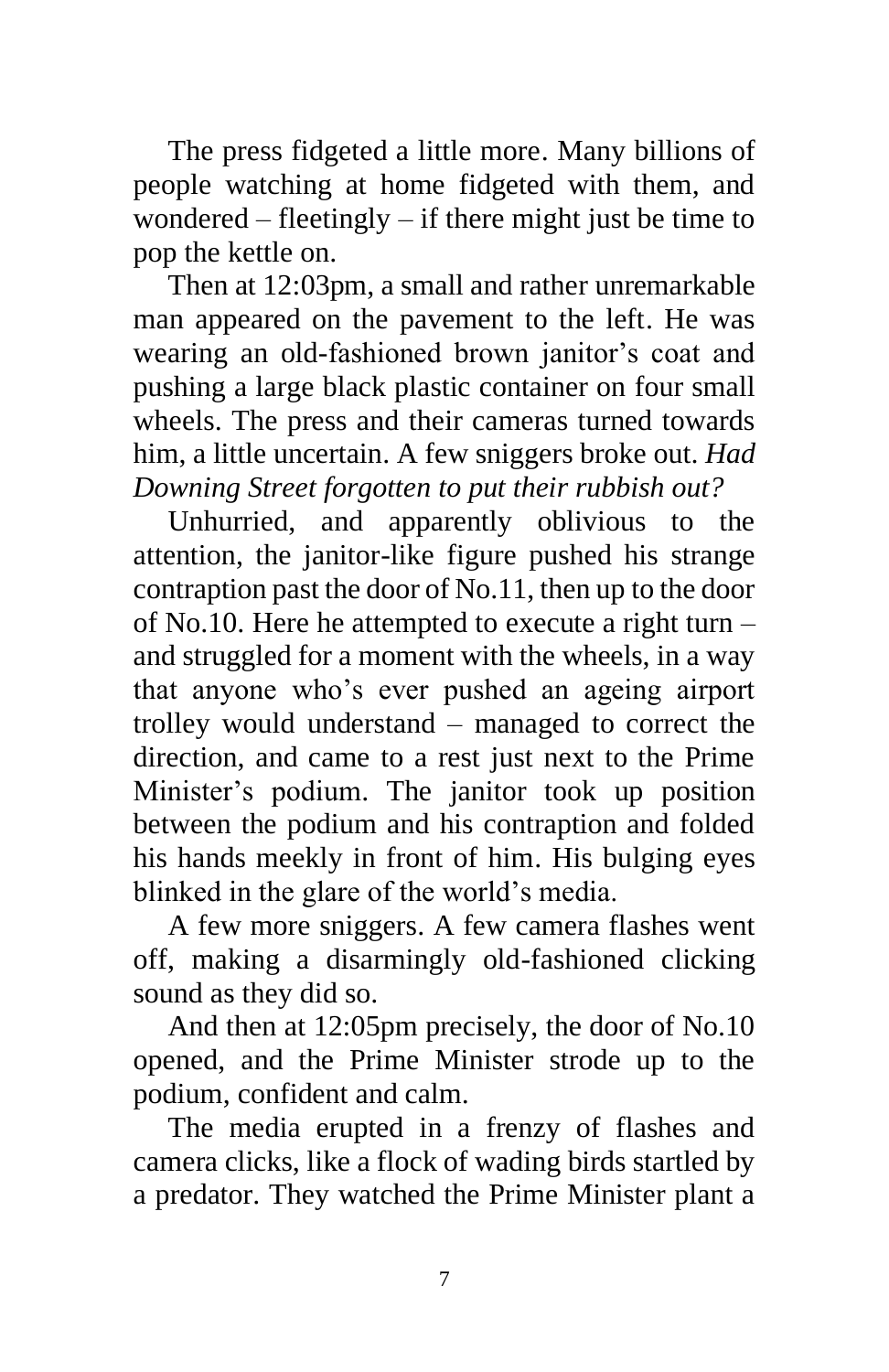few pieces of paper on the podium – he straightened them in a dignified and business-like manner – he paused – he looked around – he sucked in the sheer enormity of the audience watching him and briefly contemplated the even more sheer enormity of the news he was about to deliver. Then he smiled, and brushed his famously floppy brown hair from his brow with one hand.

\*

"Sssh!"

"Sorry, he was just trying to—"

"SSSH – it's about to start!"

The Squirrel & Acorn was bursting. The ones at the bar were being shushed by the ones near the bar, who were being shushed by the ones in front of the TV. Soon a shushing sound was passing round the pub like a Mexican wave.

Toby and Paranoid Dave's view of the TV was completely blocked. Paranoid Dave stood up on the bench and Toby did likewise. *What the Hell was going on?*

"Oops!" said a lanky, ridiculously tall ginger bloke, as he biffed his head on one of the beams.

"SSSSHH!"

The ridiculously tall ginger bloke froze in front of the TV, panicked. He rubbed his head and looked round at the pub-full of people staring angrily back at him. He couldn't see were to sit; he couldn't see where to stand.

"Come on, Seamus, you can't stand there," said a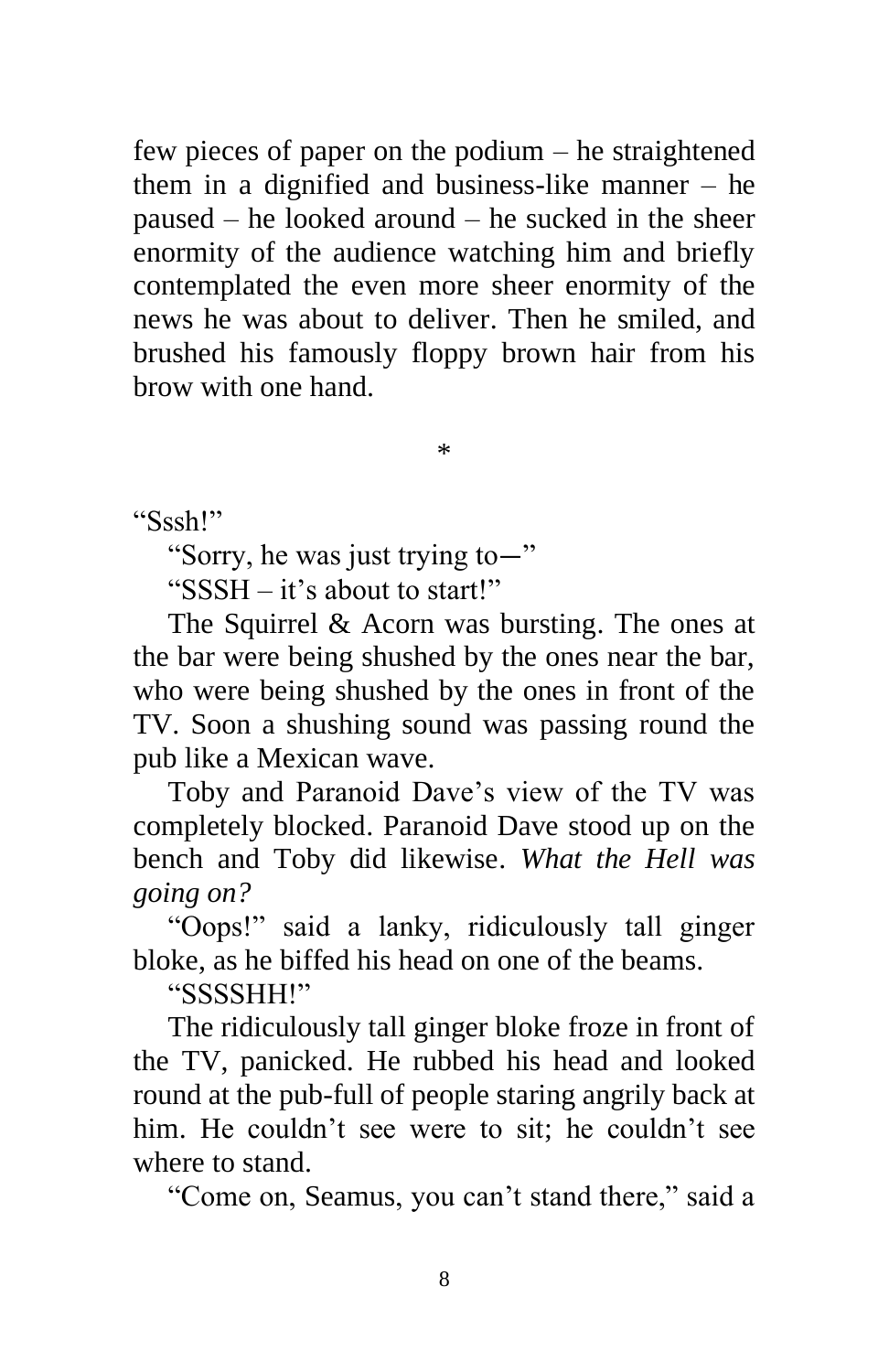short, dark-haired bloke, who pulled him off to one side by the hand. "You're bang in the way."

"SSSSSSSSSSHHHHH!"

\*

"Thank you all for coming. And on behalf of the G7 group of nations, I'd like to apologise for the slightly abrupt nature of this press conference."

The Prime Minster was brisk. *Professional.*

"I don't want to waste your time this morning. I shall get straight to the point.

"The world is in crisis. Politicians are rightly criticised for not always telling it straight. So let me say it straight." He paused, looked up from his notes, and several hundred cameras flashed at him.

"The world is in crisis, and it's a crisis of many colours.

"Let's start with the debt crisis. Across the planet, individuals and corporations are mired in debt to banks, whom they can never hope to repay. Banks are mired in debt to each other. The governments of the world are sunk even deeper in debt, while trying to prop everyone else up. Even countries, which you might not think are running on debt, are running on deht"

The Prime Minister paused. He had plunged straight in, no point in sugaring the pill. He looked up and saw the press corps was transfixed. *Yep*, he said to himself, *I thought so.*

"What is the simplest way to think of this predicament? Even before *you-know-what*, ah-hm…"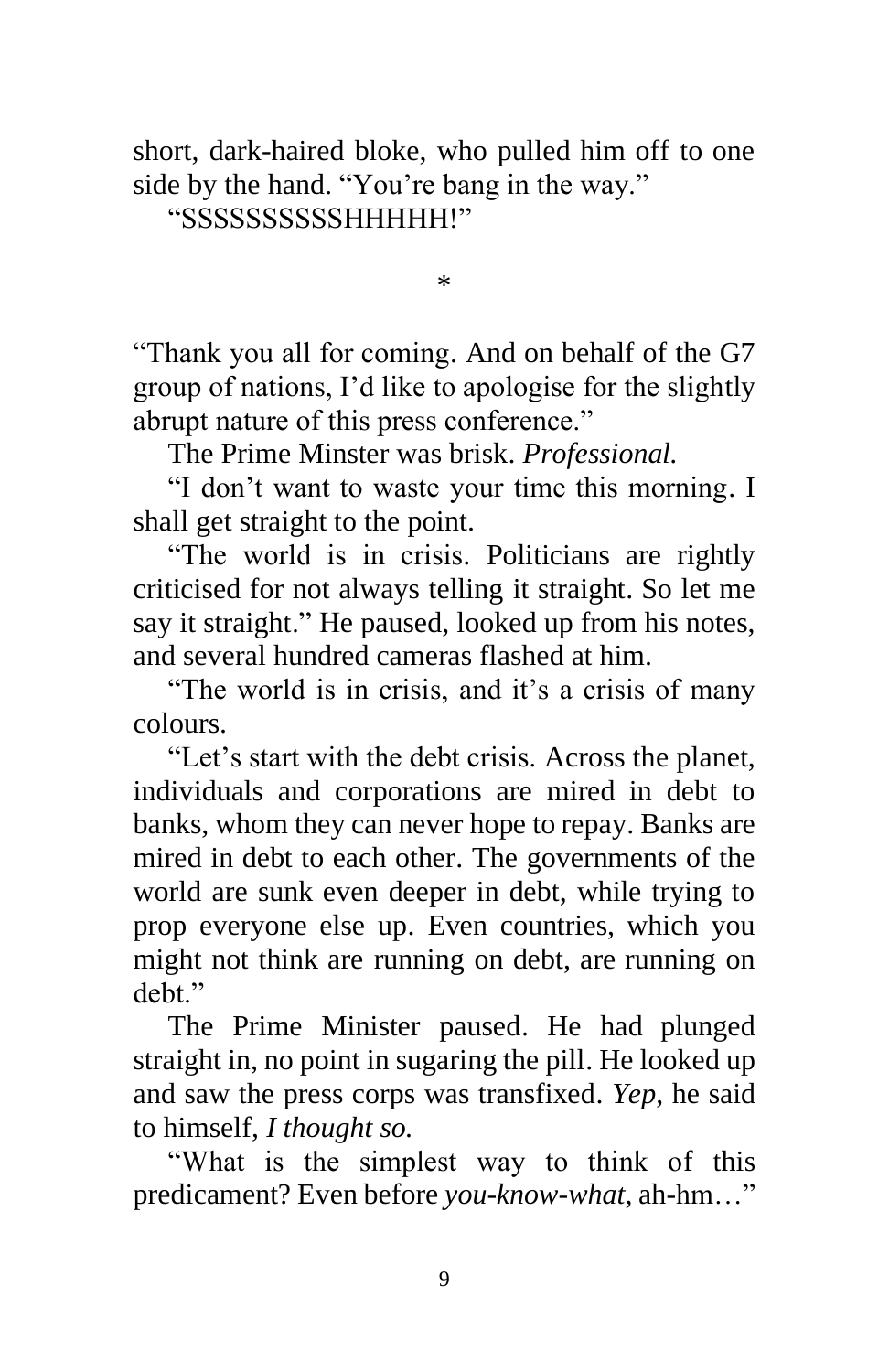the Prime Minister faltered involuntarily, "…even before the virus crisis, debt was being passed around the global financial system like traffic on an overcrowded network. It only needed one accident for that network to become gridlocked. It could've been anything. A stock market crisis, a bond market crisis, a currency war, a trade war – an *actual* war. Anything that knocks confidence.

"It turned out to be… It turned out to be a virus.

"To keep money circulating round the economy – to deal with the debt crisis – we created a currency crisis. The Governments of the world were forced to print money they didn't have and to issue bonds they could never repay. We muddled through, but the simple truth is, no-one has any idea where this experiment will end. If the major economies of the world continue towards deflation, we face a future in which these debts *might actually grow*, not shrink. And that's the lucky outcome. The alternative is inflation, probably rampant. If that happens, interest rates will rocket and a large proportion of the debt will simply become unaffordable. *Mortgages* will become unaffordable. Businesses will collapse, households will be bankrupted, governments will default. Inflation will ultimately reduce the value of the debt, but not until the global economy has been trashed, re-trashed and trashed again.

"Inflation, deflation – either way we are damned.

"And so we've reached the biggest crisis of all. A crisis of confidence. The system was built on confidence, the system will collapse without it. Old debts will become due for repayment, so people try to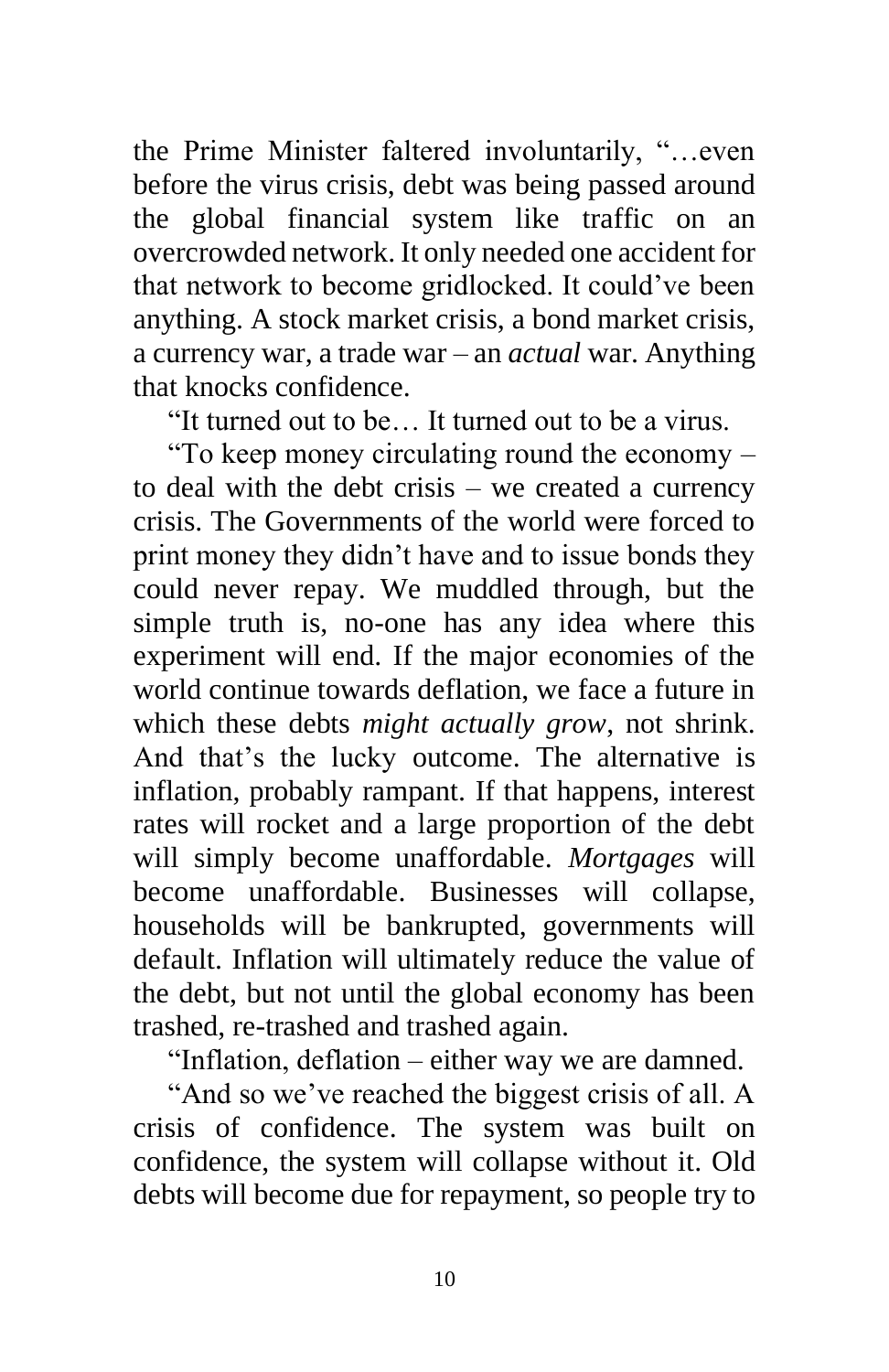raise new debts to pay off the old ones, but they'll be unable to. When no-one trusts anyone, no-one lends. The world faces economic ruin. *Or worse.*"

The Prime Minister paused, swished his hair again, and looked up. As he stared into the pale and startled faces of the journalists in front of him, just for a moment he felt this astonishing sense of clarity and elation. It was like floating one foot above the ground, like he could somehow see through the camera lenses into the homes of all the people watching him.

*Is this what it feels like to speak truth to billions?* he wondered fleetingly. *How wonderful*.

\*

"Shit", said Paranoid Dave under his breath. "He's telling the truth."

In an unconcscious motion, Paranoid Dave pulled a bag of toffees from his pocket and started unwrapping one, his eyes fixed on the TV.

"But that's a good thing, right? Telling the truth?" Toby whispered back.

"You kidding? This is bad news. He must need something really big from us." Paranoid Dave popped the toffee in his mouth, and took a gulp of ale. "And by the way, do you see that plastic contraption, the one next to the Prime Minister?"

"Err yes."

"I'm sure I can see a brand name on it – look at the bottom."

"Oh yes, so there is." "Biffa?"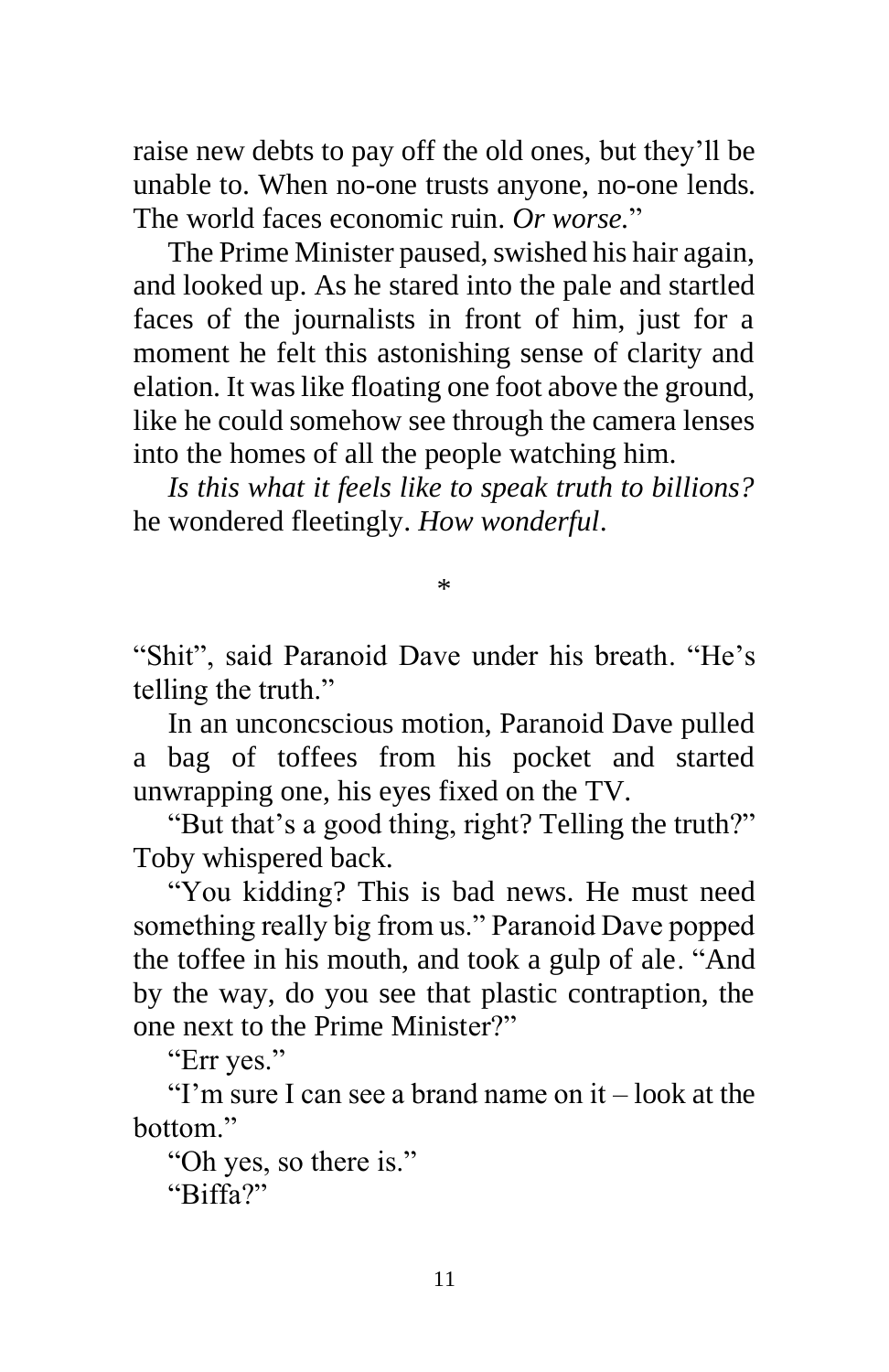"Biffa"

"My God, it's *a wheelie bin*," Paranoid Dave observed. "Why the Hell have they brought a black wheelie bin to the world's most important press conference?"

"SSSSH!"

\*

The Prime Minister looked down at the rest of his statement. His truth-to-billions moment had passed. He blanched slightly and pressed on.

"I put it to you that this situation is intolerable. We deserve better. The human race has amazing ingenuity. Our planet has amazing resources. It has sustained us as we developed our civilisation to the highest degree. Why should we be shackled with so much debt and so much doubt when so much abundance lies around us and within us?

"The answer is: we shouldn't be. We all have a *share* in this planet and we all deserve better."

He took a sip of water.

"What if there was a way we could make the most out of our planet *and* eliminate global debt at the same time?

"You may say that this is madness – a dream, a fantasy. But I'm here today to tell you about more than just a dream. I'm here to tell you about *an opportunity*. A chance to eliminate debt *and* take full advantage of our cherished planet. It is an opportunity of dazzling dimensions, and one that will not wait. Which is why we, the leaders of the G7, on behalf of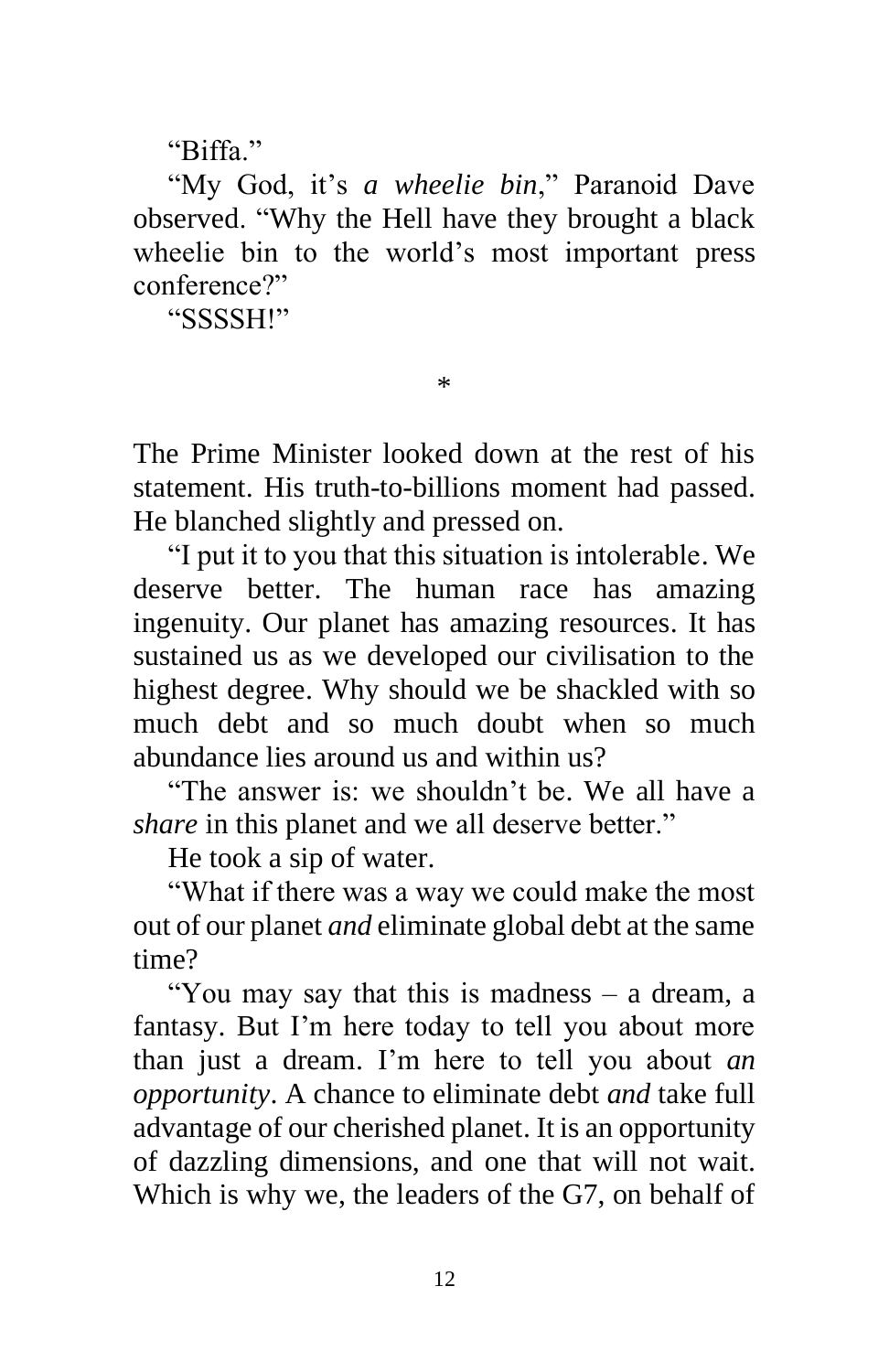the entire planet, have collectively taken the decision that was needed."

The Prime Minister paused pregnantly. He looked up.

"We have sold planet Earth!"

\*

Silence.

Looking up from his podium, the Prime Minister saw a row of mouths falling open. For the first time in their professional lives, the cameramen of the press were forgetting to take pictures. Lenses were lowered, and pale faces appeared from behind them. The sound guys forgot their microphones, the journalists stopped scribbling in their notebooks.

You *what?*

\*

In the Squirrel & Acorn, jaws slackened and faces blanched. A pint glass slipped from someone's hand and smashed on the floor.

\*

On every phone call, every facecall, every conversation around the world – on every TV channel and every radio station – heck, even on the internet – nothing.

Pure, bewildered silence.

The broadcast media went so quiet that for the first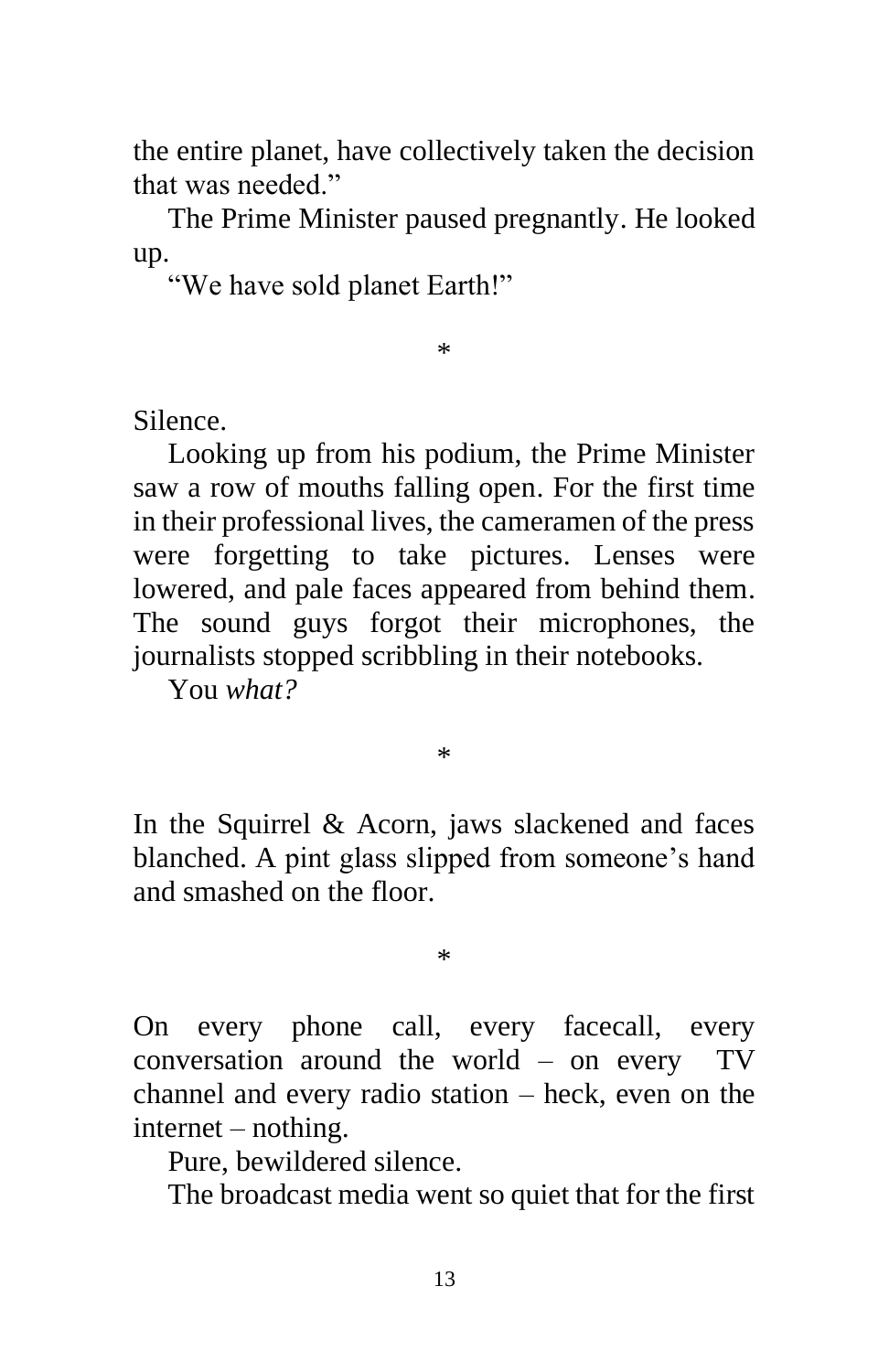time in a century the entire planet was emitting the same uncluttered, unbroken signal into outer space. Silence.